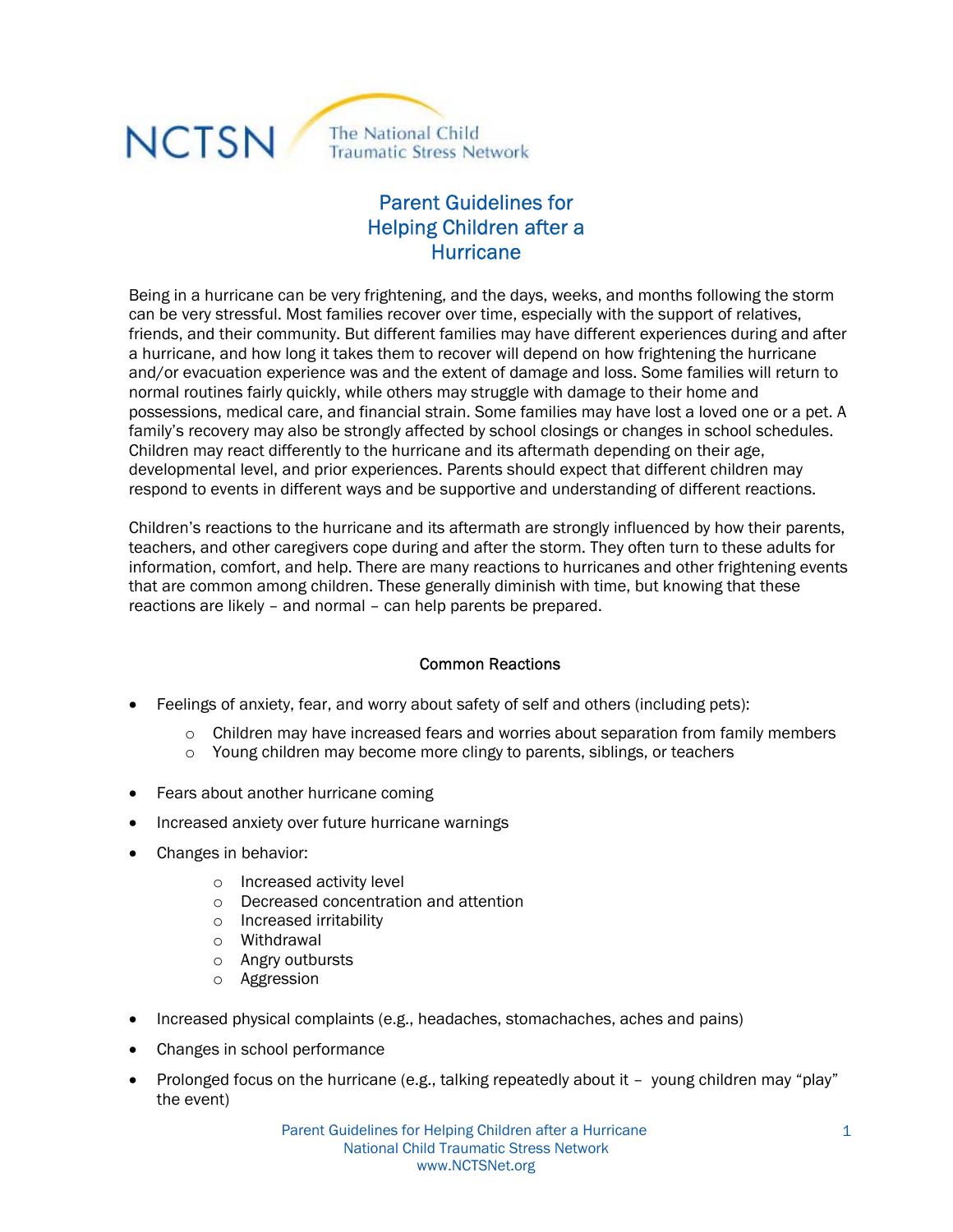- Increased sensitivity to sounds (e.g., thunder, wind, and other loud noises)
- Changes in sleep
- Changes in appetite
- Lack of interest in usual activities, including interest in playing with friends
- Regressive behaviors in young children (e.g., baby talk, bedwetting, tantrums)
- Increased chance of high-risk behaviors in adolescents (e.g., drinking, substance abuse, selfinjurious behaviors)

### How Can I Help My Child?

- Spend time talking with your child. This will let your child know that it is OK to ask questions and to express their concerns. Because the aftermath of a hurricane includes constantly changing situations, children may have questions on more than one occasion. Issues may need to be discussed more than one time. You should remain flexible and open to answering new questions and providing clarifications.
- Finding time to have these conversations is important. One way is to use family times (such as mealtimes) to talk about what is happening in the family as well as in the community. You should answer questions briefly and honestly, but also ask your children for their opinions and ideas about what is discussed. For younger children, try to follow hurricane conversations with a favorite story or a family activity to help them feel more safe and calm.

## Things I Can Do for Myself

- Take care of yourself. Make sure you take good physical care of yourself, including eating well, sleeping well, and receiving proper medical care.
- Listen to each other. Parents and other caregivers should provide support for each other during this time.
- Put off major decisions. Avoid making any unnecessary life-altering decisions during this stressful post-hurricane period.
- Give yourself a break. Try not to overdo clean-up activities after the hurricane. These activities may include lifting heavy items or working for extended periods of time. Using moderation when doing such work can reduce injury.

### Things I Can Do for My Child

- Be a role model. Changes in living conditions can be extremely stressful for children. They will take cues of how to handle situations from their parents. Modeling calm behaviors will be important during chaotic times.
- Encourage your children. Help children help take care of themselves by encouraging them to get appropriate rest, exercise, and diet. Be sure there is a balance of quiet and physical activities.
- Reassure children that they are safe. This may need to be repeated many times following the hurricane. You should spend extra time with your children and stay connected. It doesn't matter